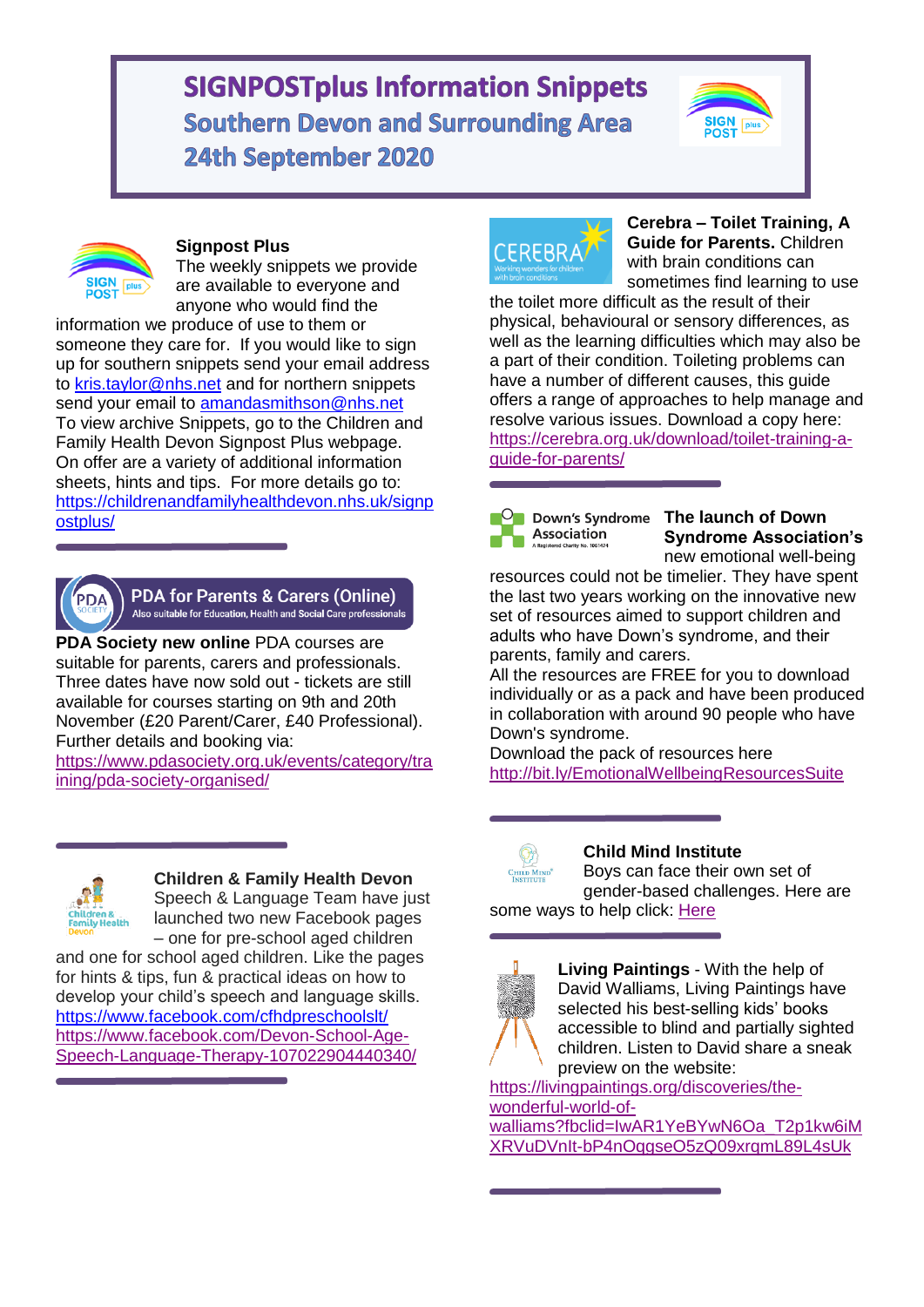# UNGMiND:

**Young Minds - How to make a worry box**:

a guide for parents, if your child often feels worried or anxious, and it's upsetting them or making it difficult for them to do other things, creating a worry box together might help. For more details go to:

[https://youngminds.org.uk/blog/how-to-make-a](https://youngminds.org.uk/blog/how-to-make-a-worry-box-a-guide-for-parents/?fbclid=IwAR2nLYmnFLvTdgnqKXlrN5QkSWNWsmbYheI0aCE2-h4cr9ebEYqDAQRMUYc)[worry-box-a-guide-for-](https://youngminds.org.uk/blog/how-to-make-a-worry-box-a-guide-for-parents/?fbclid=IwAR2nLYmnFLvTdgnqKXlrN5QkSWNWsmbYheI0aCE2-h4cr9ebEYqDAQRMUYc)

[parents/?fbclid=IwAR2nLYmnFLvTdgnqKXlrN5Qk](https://youngminds.org.uk/blog/how-to-make-a-worry-box-a-guide-for-parents/?fbclid=IwAR2nLYmnFLvTdgnqKXlrN5QkSWNWsmbYheI0aCE2-h4cr9ebEYqDAQRMUYc) [SWNWsmbYheI0aCE2-h4cr9ebEYqDAQRMUYc](https://youngminds.org.uk/blog/how-to-make-a-worry-box-a-guide-for-parents/?fbclid=IwAR2nLYmnFLvTdgnqKXlrN5QkSWNWsmbYheI0aCE2-h4cr9ebEYqDAQRMUYc)



# **Navigate: emotional support for parents**

Navigate is a national mentoring service, that provides online emotional support for parents and carers of disabled children who are finding out about their child's additional needs.

# **Eligibility**

Navigate is open to any parent or carer who: •lives in England or Wales

•has parental responsibility for a child under 18 •this child is on a pathway to diagnosis or has received one in the last year

#### **About the service**

Navigate is a programme of up to 6 sessions with a personal adviser, who will help you to talk about your feelings and concerns.

The service will help you with:

•organising your thoughts and feelings

- practical advice and suggestions
- coping strategies and insights

•taking positive actions and helping you with emotional wellbeing

#### **Your personal adviser**

You will have weekly catch ups with your adviser online and by phone. Your adviser will work with you on a one-to-one basis, helping you to: •explore your needs and personal goals •agree your action plan, and •provide you with support, if you need it For more information go to:

[https://www.scope.org.uk/family-](https://www.scope.org.uk/family-services/navigate/?utm_source=Facebook&utm_medium=social&utm_campaign=SocialSignIn)

[services/navigate/?utm\\_source=Facebook&utm\\_](https://www.scope.org.uk/family-services/navigate/?utm_source=Facebook&utm_medium=social&utm_campaign=SocialSignIn) [medium=social&utm\\_campaign=SocialSignIn](https://www.scope.org.uk/family-services/navigate/?utm_source=Facebook&utm_medium=social&utm_campaign=SocialSignIn)

# **Believe in Barnardo's**

children  $\mathbf{a}$  Barnardo's ask for help when they need it.

It's a challenge for children to

Barnardo's are there to

support children feeling anxious about going back to school, their families and carers. To access a referral, go to: [Barnardo's](https://www.barnardos.org.uk/see-hear-respond/carer-referral/carer-referral-form?utm_source=facebook&utm_medium=paid&utm_campaign=SHR_2020&utm_content=carer_referral_form&fbclid=IwAR1ogEYLVz0hQK0zFbuk0bEiIZ8_oxNbduY04E2N8ZZ2fF7yklZ5jYQ_58Y)



#### **Contact - For families with disabled children**

Need someone to talk things through with? Contact have some last-minute availability for their confidential listening ear 1-1 service this Friday, and plenty more the following week starting 28th September.

Book a 1-1 phone appointment with one of their family support advisers for the listening ear, reassurance and emotional support you're looking for. Booking is easy: click below to visit Eventbrite's booking page and choose the day and time slot you want. Find out more about what people are saying about the listening ear service: [https://contact.org.uk/news-and-blogs/1-2-1](https://contact.org.uk/news-and-blogs/1-2-1-feedback) [feedback](https://contact.org.uk/news-and-blogs/1-2-1-feedback)

And don't forget – you can speak to one of the parent advisers on the Freephone helpline if you are looking for information, support and advice about any aspect of raising a disabled child. Call 0808 808 3555, Monday – Friday between 9.30am and 5pm.



**Webinar & Virtual Workshop** supported by Devon Children & Families Partnership

(DCFP) Social, Emotional, Mental Health (SEMH) & Speech, Language & Communication Needs (SCLN)

#### **For all professionals across education, health and social care**

working with children, young people and adults. Fully funded - no charge for attending. Friday 23rd October – 10am to 2.00pm For full details see attached information



#### **Bis-net Autism Specific Webinar Series**

A series of hour-long webinars on specific areas of challenge or

difficulty for Autistic people and their families. Providing information and understanding for parents and professionals working with families, along with practical tools and approaches that have been used and shown to be effective. Autism - The Basics - Friday 25th September

11am. £5.98 per ticket

Bedtimes & Sleep - Monday 28th September 4.30pm. £5.98 per ticket

Technology & Screens - Thursday 1st October 4.30pm £5.98 per ticket

Siblings - Monday 12th October 11am. £5.98 per ticket

Self-Injury & Suicidal thoughts - Thursday 15th October 4.30pm. £5.98 per ticket To book go to: [Eventbrite](https://www.eventbrite.co.uk/o/ceda-6400231187?utm_source=Facebook&utm_medium=social&utm_campaign=SocialSignIn%20)